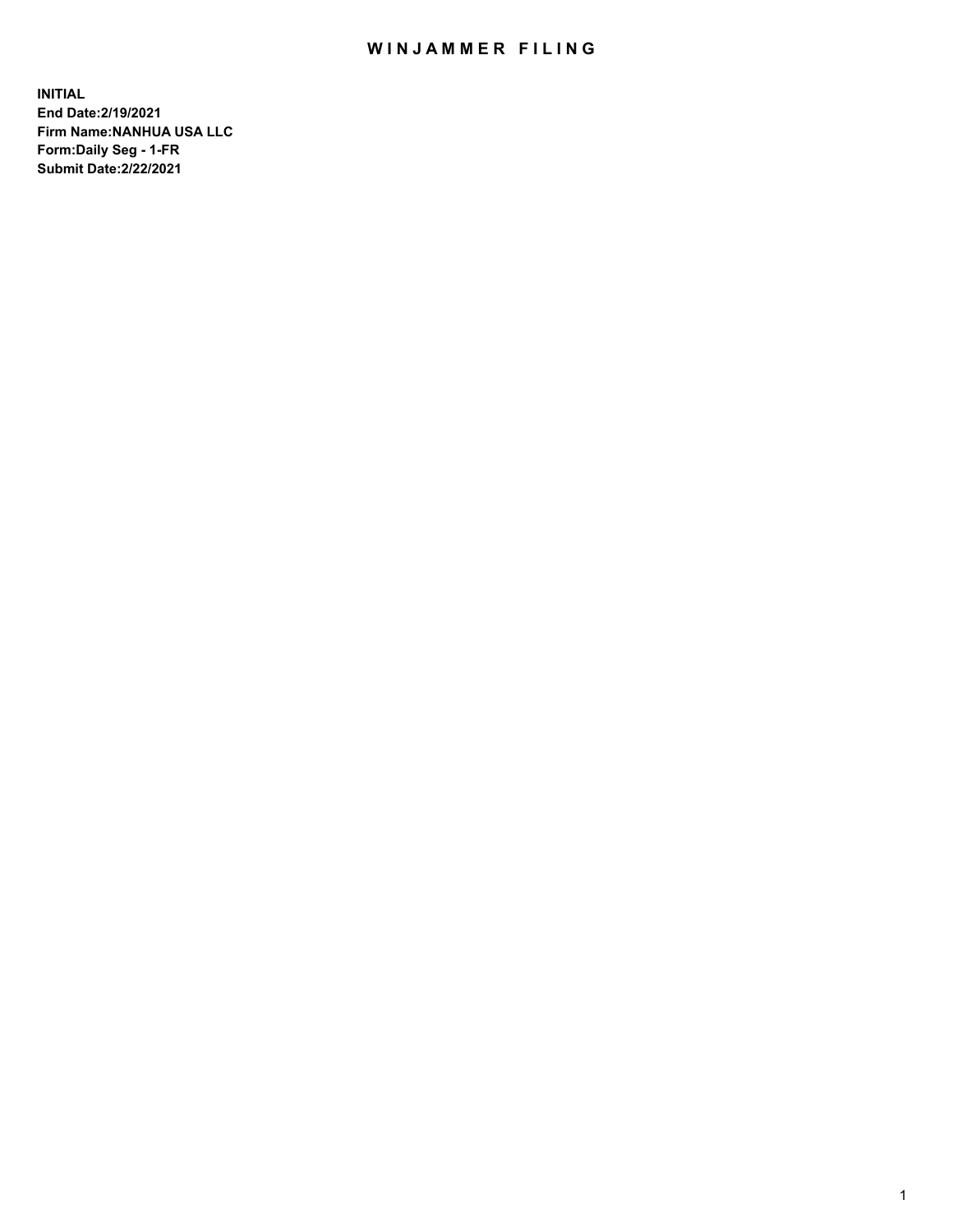## **INITIAL End Date:2/19/2021 Firm Name:NANHUA USA LLC Form:Daily Seg - 1-FR Submit Date:2/22/2021 Daily Segregation - Cover Page**

Name of Company **NANHUA USA LLC** [0010] Contact Name **Kimberley Vercoe** [0040] Contact Phone Number **+1 (312) 526-3930** [0060] Contact Email Address **Kimberley.Vercoe@nanhua-usa. com** [0065] FCM's Customer Segregated Funds Residual Interest Target (choose one): a. Minimum dollar amount: ; or **3,500,000** [8930] b. Minimum percentage of customer segregated funds required:% ; or **0** [8940] c. Dollar amount range between:and; or **0** [8950] **0** [8951] d. Percentage range of customer segregated funds required between:% and%. **0** [8960] **0** [8961] FCM's Customer Secured Amount Funds Residual Interest Target (choose one): a. Minimum dollar amount: ; or **100,000** [8970] b. Minimum percentage of customer secured funds required:% ; or **0** [8980] c. Dollar amount range between:and; or **0** [8990] **0** [8991] d. Percentage range of customer secured funds required between:% and%. **0** [9000] **0** [9001] FCM's Cleared Swaps Customer Collateral Residual Interest Target (choose one): a. Minimum dollar amount: ; or **0** [9010] b. Minimum percentage of cleared swaps customer collateral required:% ; or **0** [9020] c. Dollar amount range between:and; or **0** [9030] **0** [9031]

d. Percentage range of cleared swaps customer collateral required between:% and%. **0** [9040] **0** [9041]

Attach supporting documents

| 1. Percentage range of customer segregated funds reguired between:% and%.      | $0$ [8960] 0 [8961] |
|--------------------------------------------------------------------------------|---------------------|
| FCM's Customer Secured Amount Funds Residual Interest Target (choose one):     |                     |
| a. Minimum dollar amount:  ; or                                                | 100,000 [8970]      |
| p. Minimum percentage of customer secured funds required:% ; or                | $0$ [8980]          |
| c. Dollar amount range between:and; or                                         | $0$ [8990] 0 [8991] |
| d. Percentage range of customer secured funds required between:% and%.         | $0$ [9000] 0 [9001] |
| FCM's Cleared Swaps Customer Collateral Residual Interest Target (choose one): |                     |
| a. Minimum dollar amount:  ; or                                                | $0$ [9010]          |
| ). Minimum percentage of cleared swaps customer collateral required:% ; or     | $0$ [9020]          |
| : Dollar amount range between and: or                                          | 0.5003010.500311    |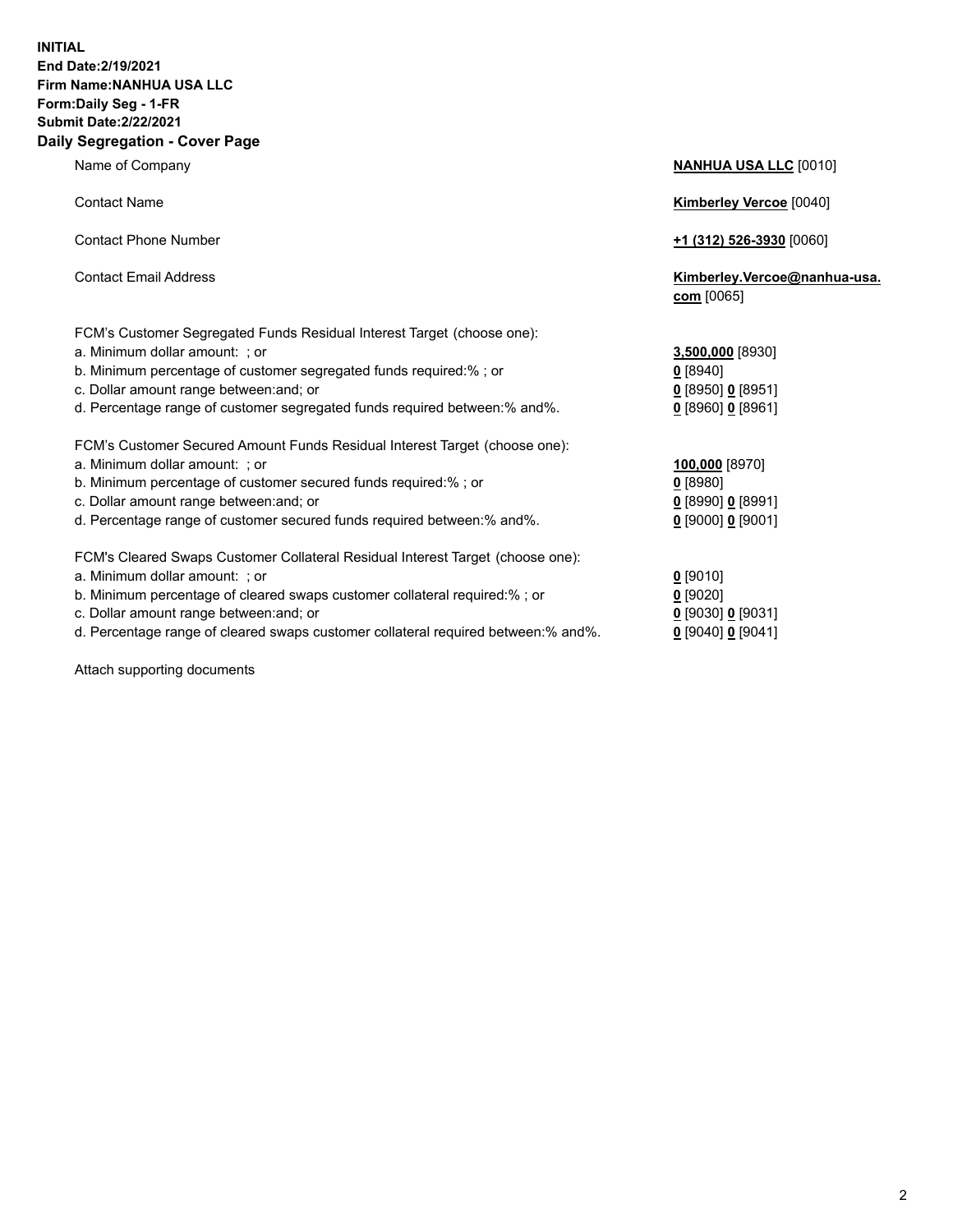## **INITIAL End Date:2/19/2021 Firm Name:NANHUA USA LLC Form:Daily Seg - 1-FR Submit Date:2/22/2021 Daily Segregation - Secured Amounts**

|     | Daily Ocglegation - Occuled Amounts                                                         |                         |
|-----|---------------------------------------------------------------------------------------------|-------------------------|
|     | Foreign Futures and Foreign Options Secured Amounts                                         |                         |
|     | Amount required to be set aside pursuant to law, rule or regulation of a foreign            | $0$ [5605]              |
|     | government or a rule of a self-regulatory organization authorized thereunder                |                         |
| 1.  | Net ledger balance - Foreign Futures and Foreign Option Trading - All Customers             |                         |
|     | A. Cash                                                                                     | 66,532 [5615]           |
|     | B. Securities (at market)                                                                   | $0$ [5617]              |
| 2.  | Net unrealized profit (loss) in open futures contracts traded on a foreign board of trade   | $0$ [5625]              |
| 3.  | Exchange traded options                                                                     |                         |
|     | A. Market value of open option contracts purchased on a foreign board of trade              | $0$ [5635]              |
|     | B. Market value of open contracts granted (sold) on a foreign board of trade                | $0$ [5637]              |
| 4.  | Net equity (deficit) (add lines 1. 2. and 3.)                                               | 66,532 [5645]           |
| 5.  | Account liquidating to a deficit and account with a debit balances - gross amount           | $0$ [5651]              |
|     | Less: amount offset by customer owned securities                                            | $0$ [5652] $0$ [5654]   |
| 6   | Amount required to be set aside as the secured amount - Net Liquidating Equity              | 66,532 [5655]           |
|     | Method (add lines 4 and 5)                                                                  |                         |
| 7.  | Greater of amount required to be set aside pursuant to foreign jurisdiction (above) or line | 66,532 [5660]           |
|     | 6.                                                                                          |                         |
|     | FUNDS DEPOSITED IN SEPARATE REGULATION 30.7 ACCOUNTS                                        |                         |
| 1.  | Cash in Banks                                                                               |                         |
|     | A. Banks located in the United States                                                       | 417,939 [5700]          |
|     | B. Other banks qualified under Regulation 30.7                                              | 0 [5720] 417,939 [5730] |
| 2.  | <b>Securities</b>                                                                           |                         |
|     | A. In safekeeping with banks located in the United States                                   | $0$ [5740]              |
|     | B. In safekeeping with other banks qualified under Regulation 30.7                          | 0 [5760] 0 [5770]       |
| 3.  | Equities with registered futures commission merchants                                       |                         |
|     | A. Cash                                                                                     | $0$ [5780]              |
|     | <b>B.</b> Securities                                                                        | 0[5790]                 |
|     | C. Unrealized gain (loss) on open futures contracts                                         | $0$ [5800]              |
|     | D. Value of long option contracts                                                           | $0$ [5810]              |
|     | E. Value of short option contracts                                                          | 0 [5815] 0 [5820]       |
| 4.  | Amounts held by clearing organizations of foreign boards of trade                           |                         |
|     | A. Cash                                                                                     | $0$ [5840]              |
|     | <b>B.</b> Securities                                                                        | $0$ [5850]              |
|     | C. Amount due to (from) clearing organization - daily variation                             | $0$ [5860]              |
|     | D. Value of long option contracts                                                           | $0$ [5870]              |
|     | E. Value of short option contracts                                                          | 0 [5875] 0 [5880]       |
| 5.  | Amounts held by member of foreign boards of trade                                           |                         |
|     | A. Cash                                                                                     | $0$ [5900]              |
|     | <b>B.</b> Securities                                                                        | $0$ [5910]              |
|     | C. Unrealized gain (loss) on open futures contracts                                         | $0$ [5920]              |
|     | D. Value of long option contracts                                                           | $0$ [5930]              |
|     | E. Value of short option contracts                                                          | 0 [5935] 0 [5940]       |
| 6.  | Amounts with other depositories designated by a foreign board of trade                      | $0$ [5960]              |
| 7.  | Segregated funds on hand                                                                    | $0$ [5965]              |
| 8.  | Total funds in separate section 30.7 accounts                                               | 417,939 [5970]          |
| 9.  | Excess (deficiency) Set Aside for Secured Amount (subtract line 7 Secured Statement         | 351,407 [5680]          |
|     | Page 1 from Line 8)                                                                         |                         |
| 10. | Management Target Amount for Excess funds in separate section 30.7 accounts                 | 100,000 [5980]          |
| 11. | Excess (deficiency) funds in separate 30.7 accounts over (under) Management Target          | 251,407 [5985]          |
|     |                                                                                             |                         |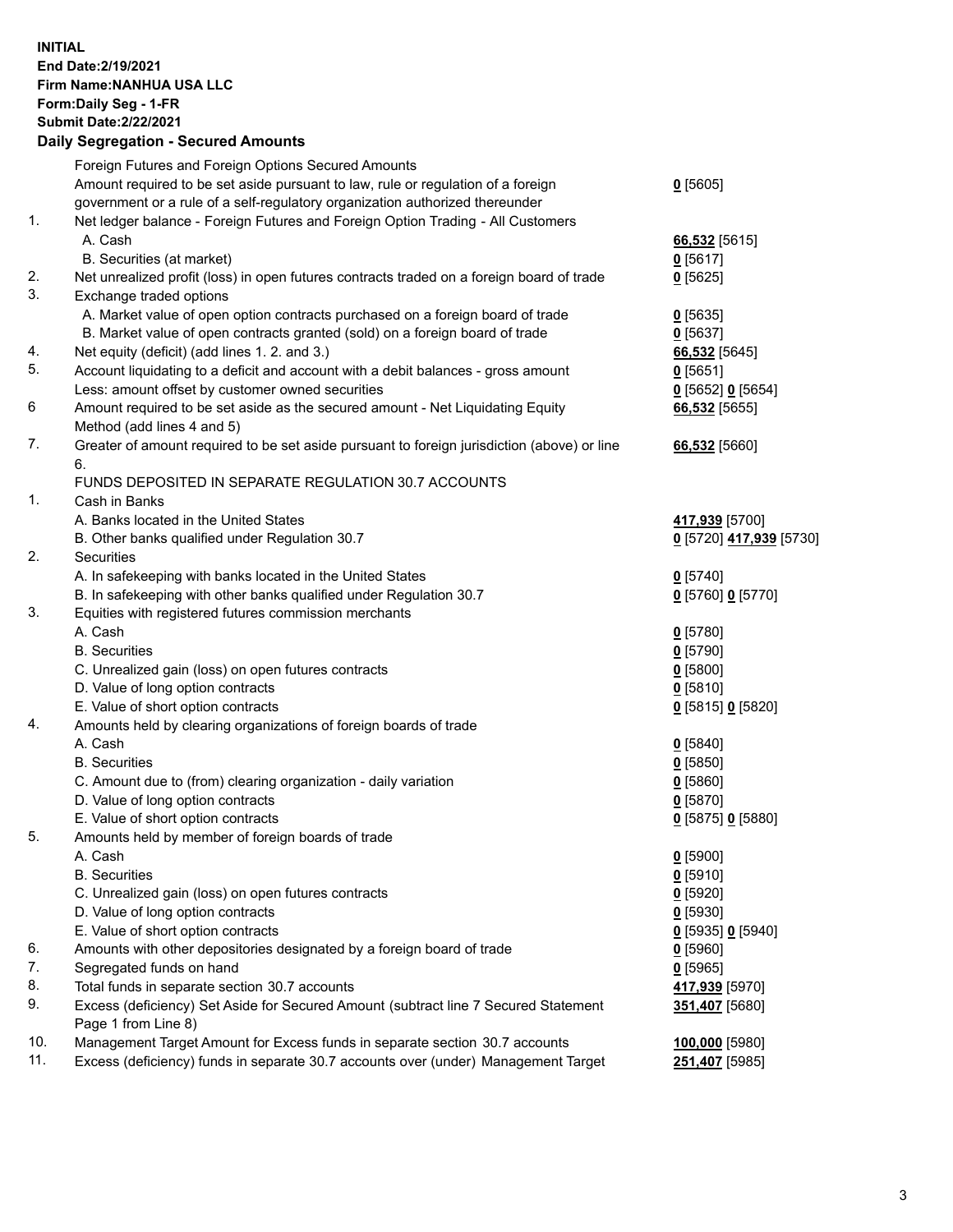**INITIAL End Date:2/19/2021 Firm Name:NANHUA USA LLC Form:Daily Seg - 1-FR Submit Date:2/22/2021 Daily Segregation - Segregation Statement** SEGREGATION REQUIREMENTS (Section 4d(2) of the CEAct) 1. Net ledger balance A. Cash **87,049,461** [5000] B. Securities (at market) **0** [5010] 2. Net unrealized profit (loss) in open futures contracts traded on a contract market **11,519,204** [5020] 3. Exchange traded options A. Market value of open option contracts purchased on a contract market **1,832,228** [5030] B. Market value of open option contracts granted (sold) on a contract market **-815,090** [5040] 4. Net Equity (deficit) (add lines 1, 2, and 3) **99,585,803** [5050] 5. Accounts liquidating to a deficit and accounts with debit balances - gross amount **0** [5060] Less: amount offset by customer owned securities **0** [5070] **0** [5080] 6. Amount required to be segregated (add lines 4 and 5) **99,585,803** [5090] FUNDS IN SEGREGATED ACCOUNTS 7. Deposited in segregated funds bank accounts A. Cash **17,447,758** [5100] B. Securities representing investment of customers' funds (at market) **0** [5110] C. Securities held for particular customers or option customers in lieu of cash (at market) **0** [5120] 8. Margins on deposit with derivatives clearing organizations of contract markets A. Cash **92,451,180** [5130] B. Securities representing investment of customers' funds (at market) **0** [5140] C. Securities held for particular customers or option customers in lieu of cash (at market) **0** [5150] 9. Net settlement from (to) derivatives clearing organizations of contract markets **-217,870** [5160] 10. Exchange traded options A. Value of open long option contracts **1,832,228** [5170] B. Value of open short option contracts **-815,090** [5180] 11. Net equities with other FCMs A. Net liquidating equity **0** [5190] B. Securities representing investment of customers' funds (at market) **0** [5200] C. Securities held for particular customers or option customers in lieu of cash (at market) **0** [5210] 12. Segregated funds on hand **0** [5215] 13. Total amount in segregation (add lines 7 through 12) **110,698,206** [5220] 14. Excess (deficiency) funds in segregation (subtract line 6 from line 13) **11,112,403** [5230] 15. Management Target Amount for Excess funds in segregation **3,500,000** [5240] 16. Excess (deficiency) funds in segregation over (under) Management Target Amount **7,612,403** [5250]

Excess